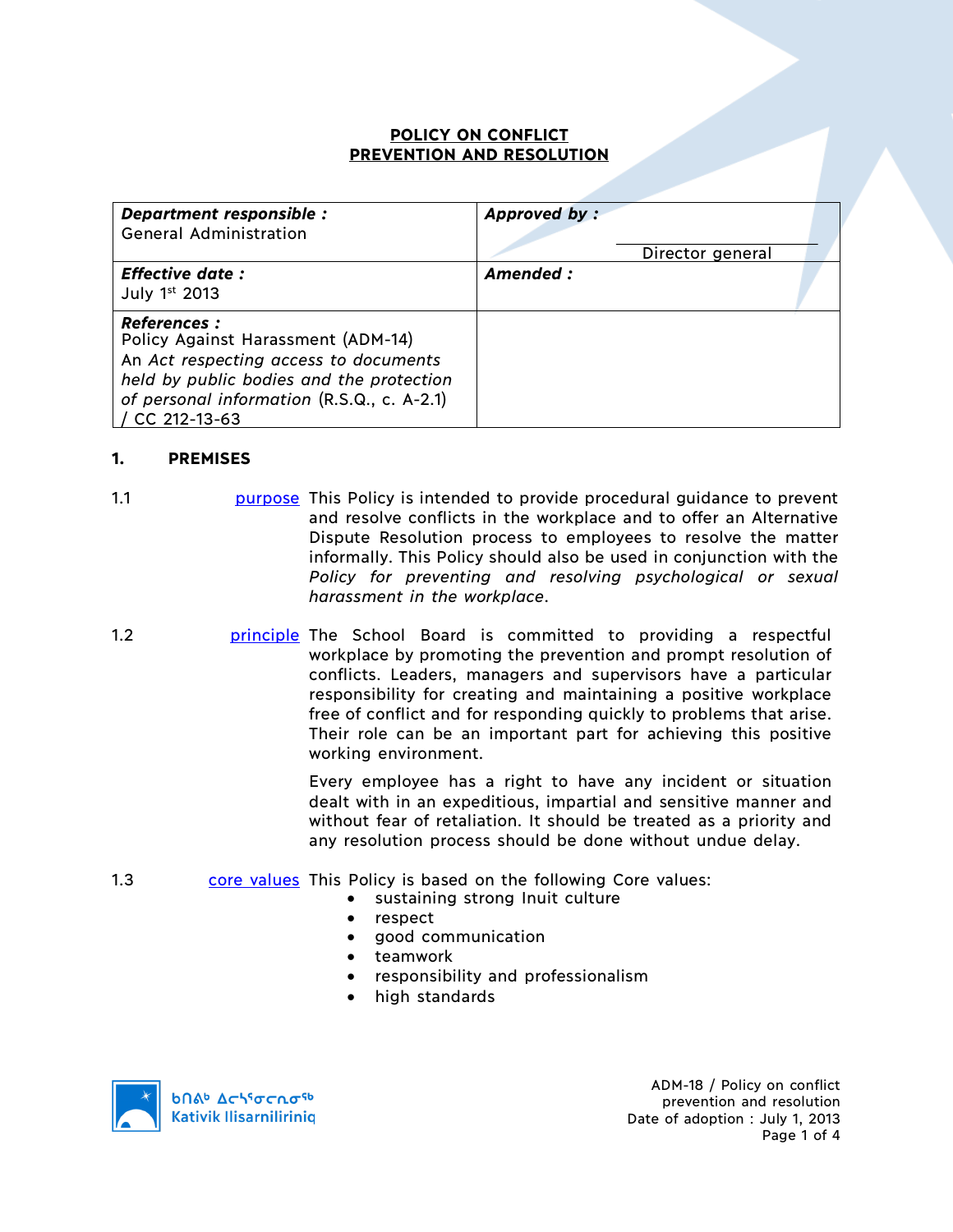#### **2. PROCESS**

The following process and its 7 steps is a tool that administrators and other staff members can use to address conflicts. The process for resolution methods represents guidance to users and where such resolution methods are impractical due to operational reasons, the spirit and principles of the process should apply.

- 2.1 **Self-help** Early resolution of any conflictual situation is strongly encouraged. Individuals who experience such situations are invited to take their own direct action by communicating their concerns with the other party involved at the earliest possible time. Situations that involve interpretation of interpersonal communications or matters requiring some clarification between persons may be quickly and effectively resolved if the parties take the opportunity to communicate with each other in a confidential and one-on-one setting.
- 2.2 7 basic steps If self-help is unsuccessful or inappropriate, then help in resolving the situation may be sought from the immediate supervisor, or someone higher in the chain of command, if the other party is the immediate supervisor.

Supervisors can be instrumental in the resolution of conflicts because of their leadership/managerial experience and their knowledge of the parties and their dynamics.

Once informed of a conflictual situation, the supervisor must meet each party to assess the situation:

The supervisor could then utilize the following 7 basic steps to facilitate the discussion towards resolution between the parties involved:

- 1) Hold a closed-door discussion between people involved;
- 2) Work together towards defining and resolving the problem (get a commitment from the parties);
- 3) Look at the steps (actions) that need to be taken to resolve the conflict (apologies, reparation, etc.);
- 4) Set a deadline to review the situation (Parties decide. Document the decision / keep notes, etc.);
- 5) Rediscuss whether the problem can be resolved in another way;
- 6) Reconfirm mutual commitment (document date and solution);
- 7) Consider other problem-solving solutions or options (document the decision / keep notes).

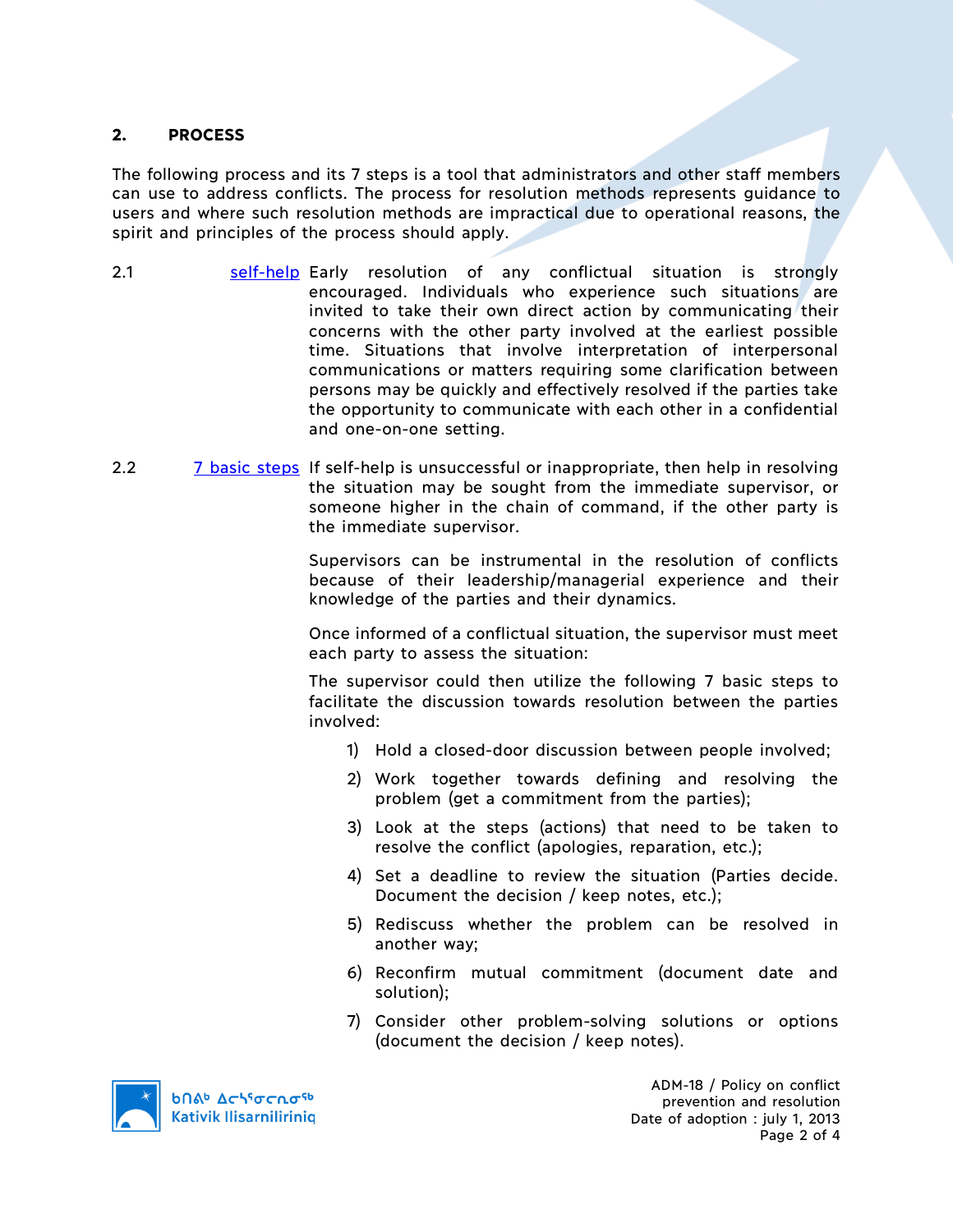#### **3. OUTCOME**

3.1 agreement Closure is an important part of any process in conflict resolution. In cases where supervisor intervention is utilized, closure may include a written agreement between the parties as well as any other appropriate administrative or disciplinary action deemed necessary by the supervisor.

> If there is no agreement and the conflict persists, the supervisor must explore other means of support (Ombudsperson, Human Resources department, EAP, Counselling, means outlined in the working conditions, etc.) and all parties have the right to pursue any other appropriate administrative channel (grievance, etc.) or other resolution mechanism.

#### **4. FINAL PROVISIONS**

4.1 privacy All persons must respect the dignity and privacy of the people involved in conflictual situations by treating all information with discretion. Gossip and rumours can aggravate the situation and increase stress in the workplace.

> The supervisor shall inform the parties and all witnesses that while their statements will be treated with sensitivity and discretion, all information provided may be used for any purpose consistent with the process.

> The information is also subject to the Act respecting access to documents held by public bodies and the protection of personal information (CQLR, c. A-2.1)

4.2 protection from No person who requests, initiates or participates in an intervention reprisals to resolve a conflictual situation shall be subject to reprisals or denied any rights, privileges or benefits because of such actions.

## **5. APPLICATION OF THIS POLICY**

5.1 responsability Any person referred to in this Policy must abide by all its provisions and all managers of the School Board are responsible to ensure that all its provisions are applied and respected.

> The Director-General is the person responsible for providing guidance in the interpretation of this Policy and to ensure its revision when necessary.